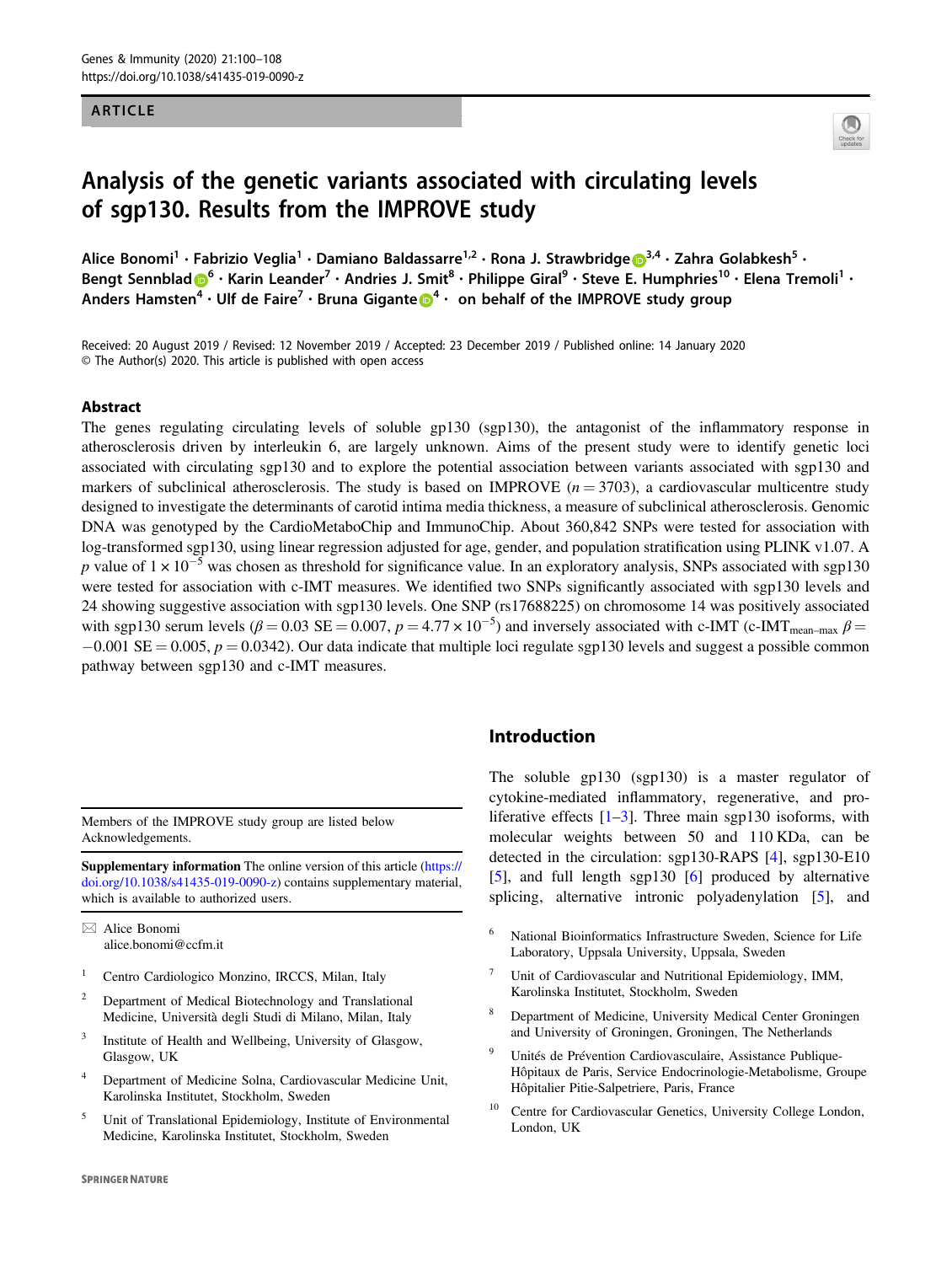shedding of the membrane gp130 receptor in a cell specific manner [[3\]](#page-7-0). Biological assays commonly used to measure sgp130 do not differentiate among these three isoforms.

The main role of circulating sgp130 is anti-inflammatory. Sgp130 has a high affinity (1 mM) for IL6:sIL6R, the complex that drives the pro-inflammatory and the proatherogenic IL6 trans-signaling pathway [\[7](#page-7-0), [8](#page-7-0)]. Binding of sgp130 to IL6:sIL6R results in neutralization of the complex [[9\]](#page-7-0) thus blunting the inflammatory response. It was recently shown in in vitro condition that the full length sgp130 is the most potent inhibitor of IL6 trans-signaling [\[3](#page-7-0)]. A recombinant form of sgp130 (sgp130Fc) has been shown to be exert an atheroprotective effect in a mouse experimental model of atherosclerosclerosis [\[10](#page-7-0)] and potentially able to antagonize the pro-inflammatory effect driven by IL11 trans-signaling  $[11]$  $[11]$ .

Clinical [[12\]](#page-7-0) and experimental evidence [\[10](#page-7-0), [13](#page-7-0)] suggest causality of IL6 trans-signaling on the inflammatory response in atherosclerosis and data from our group indicate that an excess of the circulating IL6:sIL6R over the ternary IL6:sIL6R:sgp130 complex increases the risk for future cardiovascular (CV) events [\[14](#page-7-0)].

The genes regulating sgp130 levels are largely unknown. One single-nucleotide polymorphism (rs2228044) in GP130 (chromosome 5) encoding an amino acid change Gly148Arg, has been shown to be associated with lower sgp130 circulating levels [[15\]](#page-7-0) and a reduced risk of myocardial infarction [\[16](#page-7-0)]. Given the central role of sgp130 in orchestrating the inflammatory response in atherosclerosis, knowledge of the genes regulating sgp130 circulating levels might provide novel insights on the mechanisms underlying its synthesis and release and also suggest if sgp130 might represent a novel therapeutic moiety to modulate the inflammatory response in atherosclerosis.

The aim of the present study was to identify SNPs associated with serum levels of sgp130, using genetic data from the carotid Intima Media Thickness (c-IMT) and c-IMT Progression as Predictors of Vascular Events (IMPROVE), a high cardiovascular risk European population study. In secondary analysis, genetic variants associated with sgp130 were tested for association with c-IMT, a measure of vascular wall remodeling indicative of subclinical atherosclerosis.

# Results

Table 1 summarizes the characteristics of the IMPROVE study participants included in the present study according to sgp130 quartiles. High sgp130 levels were more often observed in women and in study participants with diabetes and hypercholesterolemia.

| Sgp130 Q1<br>$(n = 859)$                        | Sgp130 Q2<br>$(n = 860)$ | Sgp130 Q3<br>$(n = 860)$ | Sgp130 Q4<br>$(n = 860)$ |  |  |  |  |
|-------------------------------------------------|--------------------------|--------------------------|--------------------------|--|--|--|--|
| $64.52 \pm 5.19$                                | $64.69 \pm 5.47$         | $63.88 \pm 5.41$         | $63.63 \pm 5.57$         |  |  |  |  |
| 485 (27.67)                                     | 432 (24.64)              | 441 (25.16)              | 395 (22.53)              |  |  |  |  |
| $27.11 \pm 4.25$                                | $27.17 \pm 4.1$          | $27.33 \pm 4.25$         | $27.46 \pm 4.46$         |  |  |  |  |
| $0.92 \pm 0.09$                                 | $0.92 \pm 0.08$          | $0.92 \pm 0.09$          | $0.91 \pm 0.08$          |  |  |  |  |
| $141.47 \pm 19.37$                              | $142.77 \pm 18.35$       | $142.08 \pm 18.77$       | $141.58 \pm 17.36$       |  |  |  |  |
| $81.74 \pm 10.07$                               | $82.13 \pm 9.58$         | $81.76 \pm 9.81$         | $82.27 \pm 9.65$         |  |  |  |  |
| Risk factors for cardiovascular disease $N(\%)$ |                          |                          |                          |  |  |  |  |
| 148 (17.23)                                     | 116 (13.49)              | 125(14.53)               | 127 (14.77)              |  |  |  |  |
| 658 (76.60)                                     | 661 (76.86)              | 668 (77.67)              | 692 (80.47)              |  |  |  |  |
| 712 (77.73)                                     | 743 (81.11)              | 733 (79.93)              | 723 (78.93)              |  |  |  |  |
| 228 (25.39)                                     | 226 (25.06)              | 256 (28.60)              | 255 (28.02)              |  |  |  |  |
|                                                 |                          |                          |                          |  |  |  |  |
| $3.54 \pm 0.98$                                 | $3.55 \pm 1.03$          | $3.53 \pm 1.01$          | $3.57 \pm 1$             |  |  |  |  |
| $5.97 \pm 1.51$                                 | $5.91 \pm 1.58$          | $5.93 \pm 1.68$          | $5.85 \pm 1.75$          |  |  |  |  |
| $80.23 \pm 17.26$                               | $81.27 \pm 17.88$        | $81.19 \pm 17.76$        | $80.94 \pm 18.1$         |  |  |  |  |
|                                                 |                          |                          |                          |  |  |  |  |
| $1.74(0.73-3.45)$                               | $1.73(0.71 - 3.47)$      | $1.88(0.74 - 3.61)$      | $2.08(0.89 - 3.93)$      |  |  |  |  |
| $382.75 \pm 53.84$                              | $507.30 \pm 33.76$       | $632.06 \pm 40.73$       | $837.08 \pm 113.13$      |  |  |  |  |
|                                                 |                          |                          |                          |  |  |  |  |

Missing values: BMI,  $n = 1$ ; waist/hip ratio,  $n = 10$ ; SBP and DBP,  $n = 4$ ; diabetes,  $n = 54$ ; LDLcholesterol,  $n = 68$ ; glucose,  $n = 7$ ; creatinine,  $n = 7$ ; C-reactive protein,  $n = 2$ 

BMI body mass index, SBP systolic blood pressure, DBP diastolic blood pressure, LDL low-density lipoprotein

Table 1 Baseline characteristics of the IMPROVE study participants included in the study according to the sgp130 quartiles.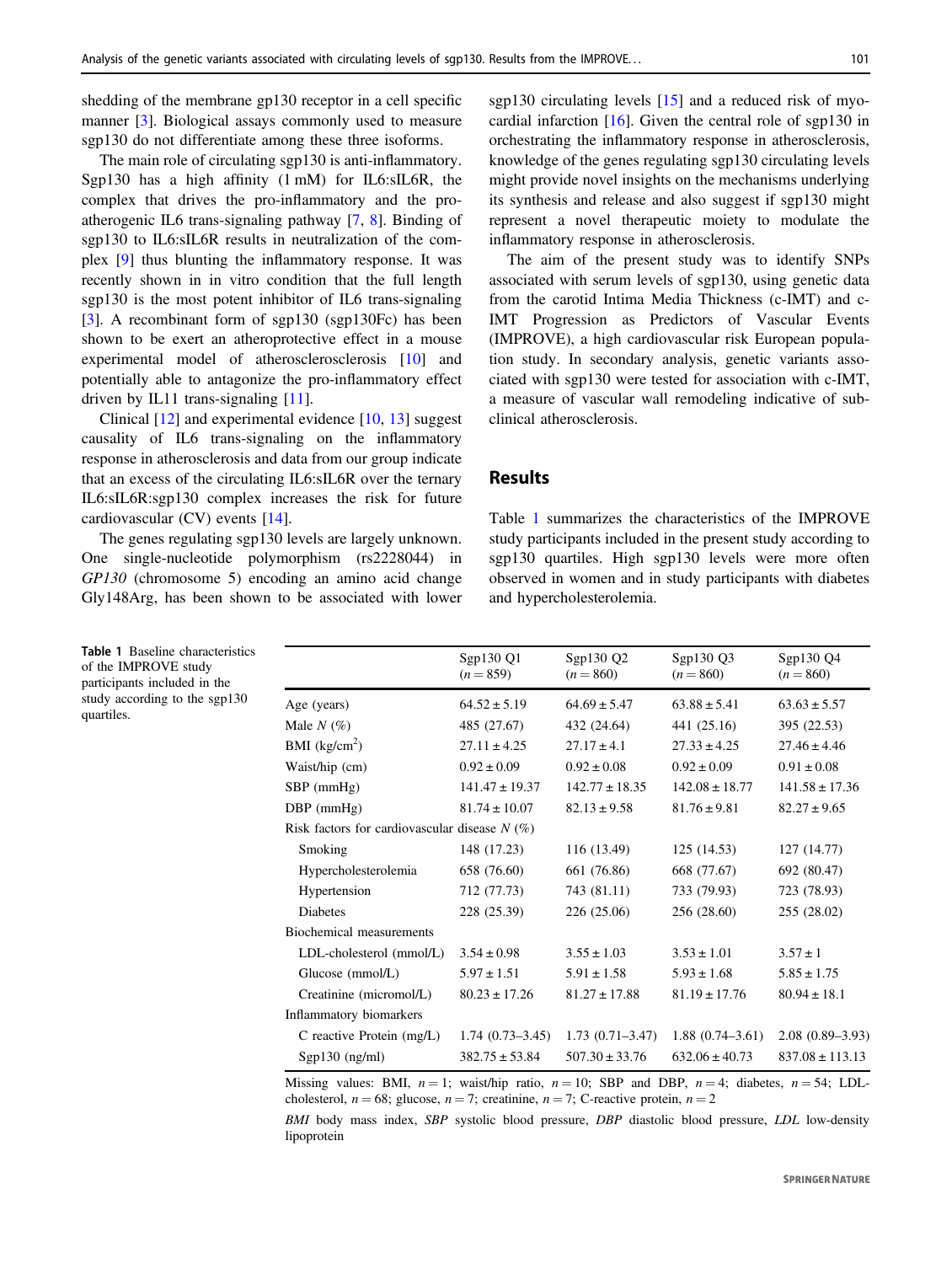# Genetic variants associated with serum sgp130 levels

Table 2 summarizes the SNPs with significant or suggestive associations with serum sgp130 levels after adjustment for age, sex, and population structure. Supplementary Fig. II displays the Manhattan plot summarizing the results of the association analysis.

According to the significance threshold value we chose, only two SNPs were significantly associated with circulating sgp130 levels: rs10935473 (on chromosome 3, Fig. [1a](#page-3-0)) and rs1929666 (on chromosome 10, Fig. [1b](#page-3-0)).

Rs10935473 is in moderate linkage disequilibrium (LD)  $(r^2: 0.67)$  with rs9858592 located in the ST3GAL6-anti sense RNA 1 (ST3GAL6AS1) (Table 2). The GTEx expression panel reports the effect allele (EA) at both SNPs as associated with a lower expression of the long noncoding RNA ST3GAL6 in a large panel of tissues such as the adipose tissue, the heart, and the arterial wall ([https://](https://gtexportal.org/home/snp/rs10935473) [gtexportal.org/home/snp/rs10935473\)](https://gtexportal.org/home/snp/rs10935473) and with lower levels of circulating sgp130.

Among the SNPs potentially associated with sgp130 serum levels, we have identified a potentially functional SNP, rs2228043, which encodes a missense

Table 2 SNPs associated with circulating serum sgp130 levels.

| Chr | <b>SNP</b>                                          | EA            | Frequency $(\%)$ | $\beta$  | <b>SE</b> | $\boldsymbol{P}$      | Gene              | Contig/gene<br>sequence | Functional<br>consequence |  |
|-----|-----------------------------------------------------|---------------|------------------|----------|-----------|-----------------------|-------------------|-------------------------|---------------------------|--|
|     | Significant ( <i>p</i> value < $1 \times 10^{-5}$ ) |               |                  |          |           |                       |                   |                         |                           |  |
| 3   | rs10935473                                          | T             | 47               | $-0.014$ | 0.003     | $9.45 \times 10^{-6}$ | Unknown           | NT_005612.17            |                           |  |
| 10  | rs1929666                                           | $\mathbf T$   | 10               | 0.025    | 0.005     | $1.63 \times 10^{-6}$ | LOC105378515      | NT 030059.14            | Intronic SNP              |  |
|     | Suggestive ( <i>p</i> value < $1 \times 10^{-4}$ )  |               |                  |          |           |                       |                   |                         |                           |  |
| 1   | rs74760246                                          | T             | $\tau$           | $-0.028$ | 0.006     | $1.21 \times 10^{-5}$ | CRB1              | NG_008483.2             | Intronic SNP              |  |
| 1   | rs3006246                                           | $\mathbf{A}$  | 26               | $-0.015$ | 0.003     | $4.31 \times 10^{-5}$ | <b>NR5A2</b>      | NM 001276464.1          | Intronic SNP              |  |
| 3   | rs9858592                                           | $\mathsf{C}$  | 49               | $-0.013$ | 0.003     | $5.62 \times 10^{-5}$ | ST3GAL6AS1        | NR_046683.1             | Intronic SNP              |  |
| 5   | rs2228043                                           | $\mathsf{C}$  | 13               | 0.019    | 0.004     | $9.81 \times 10^{-5}$ | GP130             | NM_001190981.1          | NS aa change<br>L397V     |  |
| 7   | rs2622168                                           | $\mathbf{A}$  | 3                | 0.041    | 0.010     | $4.37 \times 10^{-5}$ | DPP6              | NT_007933.16            | Intronic SNP              |  |
| 7   | rs73063812                                          | $\mathcal{C}$ | 5                | $-0.030$ | 0.007     | $7.27 \times 10^{-5}$ | <b>DGKB</b>       | NM_004080.2             | 3'UTR                     |  |
| 7   | rs11767669                                          | A             | 15               | $-0.018$ | 0.004     | $3.92 \times 10^{-5}$ | Unknown           | NT_007933               |                           |  |
| 8   | rs3087409                                           | A             | 5                | 0.029    | 0.007     | $2.70 \times 10^{-5}$ | <b>WRN</b>        | NG_008870.1             | Intronic SNP              |  |
| 9   | rs12379461                                          | A             | 36               | $-0.013$ | 0.003     | $9.25 \times 10^{-5}$ | OBP2B             | NT_008470.20            |                           |  |
| 9   | rs16932962                                          | $\mathbf C$   | 6                | 0.027    | 0.007     | $9.09 \times 10^{-5}$ | TTC39B            | NM 001168339.1          | Intronic SNP              |  |
| 10  | rs1972396                                           | T             | 3                | 0.035    | 0.008     | $7.72 \times 10^{-5}$ | CACNB2            | NM_000724.3             | Intronic SNP              |  |
| 11  | rs1681503                                           | T             | 2                | 0.043    | 0.010     | $4.62 \times 10^{-5}$ | <b>ARAP1</b>      | NM 001040118.2          | Intronic SNP              |  |
| 12  | rs6582091                                           | $\mathbf{A}$  | 3                | $-0.039$ | 0.010     | $8.87 \times 10^{-5}$ | <b>TRHDE</b>      | NM_013381.2             | Intronic SNP              |  |
| 13  | rs11069292                                          | G             | 15               | $-0.019$ | 0.004     | $4.06 \times 10^{-5}$ | LOC105370328      | XR_931670               | Intronic SNP              |  |
| 13  | rs9529615                                           | A             | 37               | 0.013    | 0.003     | $6.40 \times 10^{-5}$ | Unknown           | NT_024524               |                           |  |
| 14  | rs17688225                                          | A             | 5                | 0.030    | 0.007     | $4.77 \times 10^{-5}$ | Unknown           | NC_000014.7             |                           |  |
| 14  | rs12886000                                          | T             | 15               | 0.017    | 0.004     | $6.93 \times 10^{-5}$ | LOC107984706      | XR_001750873.1          | $\qquad \qquad -$         |  |
| 17  | rs1872083                                           | $\mathbf T$   | 30               | $-0.014$ | 0.003     | $4.63 \times 10^{-5}$ | SDK <sub>2</sub>  | NM_001144952.1.         | Intronic SNP              |  |
| 17  | rs4795780                                           | T             | 21               | 0.015    | 0.003     | $6.10 \times 10^{-5}$ | ASIC <sub>2</sub> | NM_001144952.1.         | Intronic SNP              |  |
| 17  | rs2955617                                           | A             | 32               | 0.014    | 0.003     | $2.43 \times 10^{-5}$ | Unknown           | NT_010718.17            |                           |  |
| 19  | rs3813774                                           | A             | 6                | $-0.028$ | 0.006     | $4.63 \times 10^{-5}$ | FBN3              | NM_001321431.1          | S aa change C643C         |  |
| 20  | rs4809631                                           | $\mathsf{C}$  | 17               | $-0.019$ | 0.004     | $1.75 \times 10^{-5}$ | ZMYND8            | NM_001281771            | Intronic SNP              |  |
| 20  | rs35425776                                          | $\mathbf{A}$  | 97/3             | 0.038    | 0.008     | $1.09 \times 10^{-5}$ | Unknown           | NT 011362.11            |                           |  |
| 20  | rs808682                                            | T             | 75/25            | $-0.015$ | 0.003     | $8.78 \times 10^{-5}$ | Unknown           | NT 011387               | $\qquad \qquad -$         |  |

Chr chromosome, EA effect allele, S synonymous, NS non synonymous, Aa amino acid, CRB1 crumbs 1, cell polarity complex component, NR5A2 nuclear receptor subfamily 5 group A member 2, ST3GAL6AS1 ST3GAL6 antisense RNA 1, GP130 glycoprotein 130, L Leucin, V Valin, DPP6 dipeptidyl peptidase like 6, DGKB diacylglycerol kinase beta, WRN Werner syndrome RecQ like helicase, OBP2B odorant binding protein 2B, TTC39B tetratricopeptide repeat domain 39B, 3′UTR 3′ untraslated region, LOC uncharacterized locus, CACNB2 calcium voltage-gated channel auxiliary subunit beta 2, ARAP1 ArfGAP with RhoGAP domain, ankyrin repeat and PH domain 1, TRHDE thyrotropin releasing hormone degrading enzyme, SDK2 sidekick cell adhesion molecule 2, ASIC2 acid sensing ion channel subunit 2, SLC14A2 solute carrier family 14 member 2, FBN3 fibrillin 3, C cysteine, ZMYND8 zinc finger MYND-type containing 8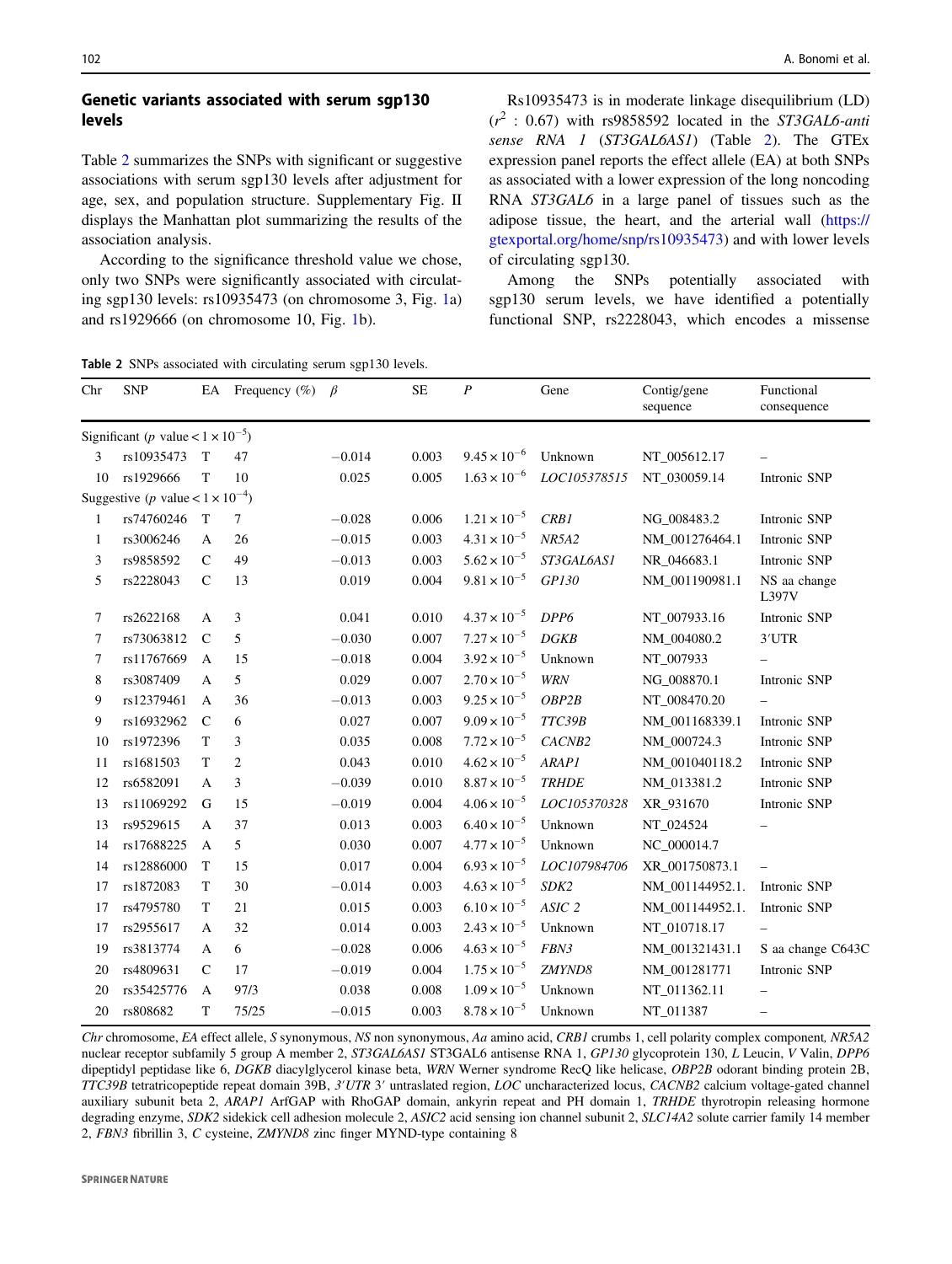<span id="page-3-0"></span>Fig. 1 Regional association plot of chromosome 3 and chromosome 10 (Chr10) loci. Regional association plot of chromosome 3 (Chr3) (Panel A) and chromosome 10 (Chr10) (Panel B) loci. The diamond (shown in purple) corresponds to the index SNP identified as associated with sgp130, rs10935473 on chromosome 3, and rs1929666 on chromosome 10. The SNPs in the region are represented by circles. The color of the circle exemplifies the degree of LD with the index SNP (see  $R^2$  values on the right of the figure).



amino acid change L370V in GP130 (chromosome 5). This SNP maps to the coding region of GP130 isoform 1 (NM\_002184.4) (exon 10) and to the 3′UTR of GP130 isoform 2 (NM\_175767.3), known also as gp130-RAPS. The GTEx expression panel reports a lower tissue gp130 expression in the tibial nerve in the heterozygote GC, while too few observations are available for the GG genotype group to define the direction of the effect ([https://www.](https://www.gtexportal.org/home/snp/rs2228043) [gtexportal.org/home/snp/rs2228043\)](https://www.gtexportal.org/home/snp/rs2228043).

Only two of the SNPs identified in the present study have formerly been associated with the risk of inflammatory and CV diseases: rs74760246 (chromosome 1), in the intronic region of *CRB1*, is in strong LD ( $r^2 \ge 0.8$ ) with rs1421389

and rs10494757 mapping at DENNB1, a gene associated with the risk of chronic inflammatory diseases [\[17](#page-7-0), [18](#page-7-0)]; rs3087409 (chromosome 8) at WRN, an intronic SNP in full LD with a variant previously associated with premature aging and with the risk of myocardial infarction and stroke [[19\]](#page-7-0).

The other SNPs identified as suggestively associated with sgp130 circulating levels can be grouped in SNPs mapping at genetic loci previously associated with the regulation of cholesterol and glucose metabolism such as rs3006246 (chromosome 1) in NR5A2, also known as liver receptor homolog 1 [[20\]](#page-7-0), rs3813774 in FBN3 (chromosome 19) an SNP causing a synonymous amino acid change and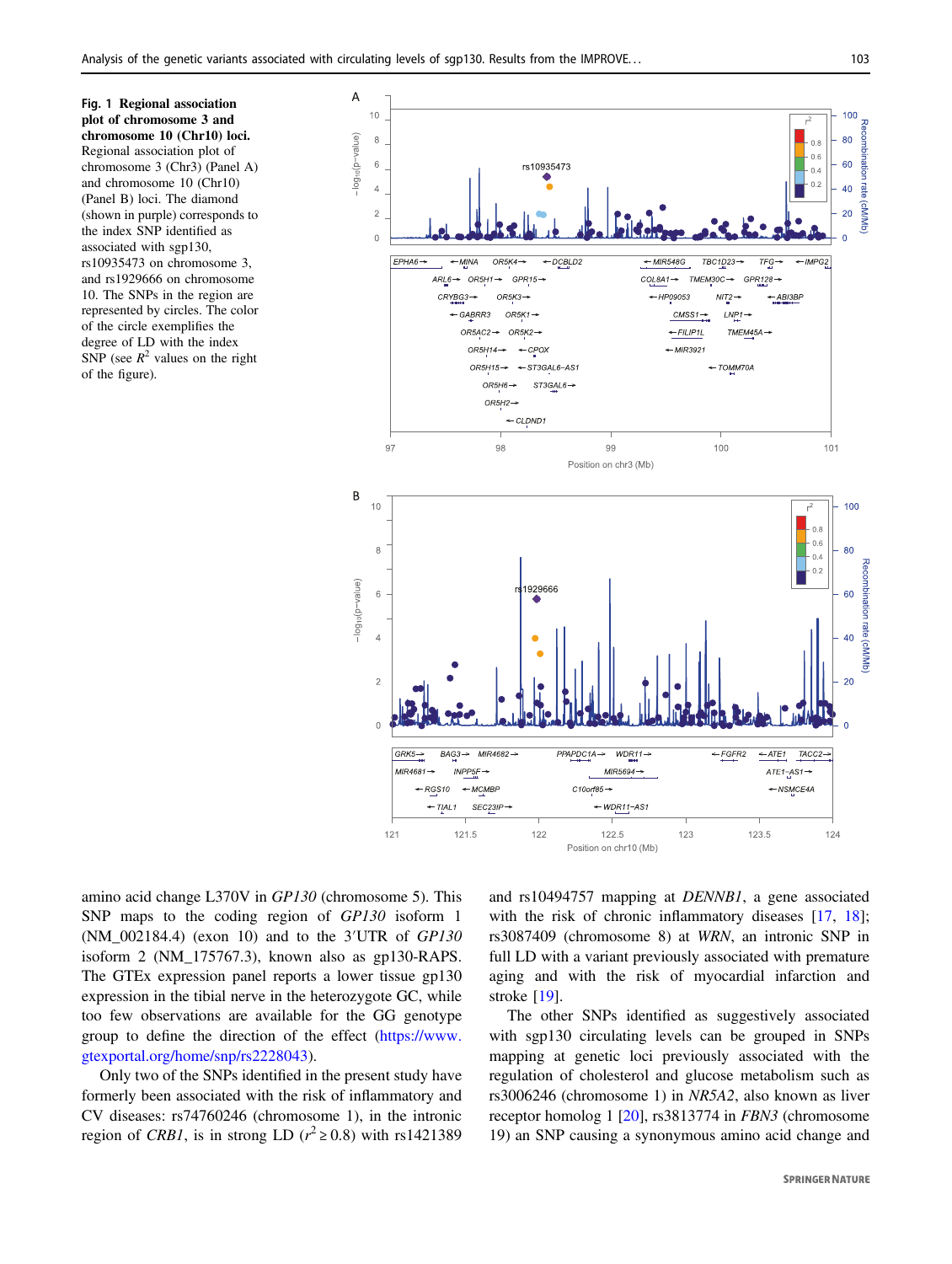rs73063812 (chromosome 7) in DKGB 3′UTR all inversely associated with circulating sgp130 levels and rs1681503 (chromosome 11) in  $ARAPI$  [[21\]](#page-7-0) and rs16932962 (chromosome 9) in *TTC39B* positively associated with sgp130. TTC39B has unknown function, however SNPs mapping at this gene, in low LD  $(r^2)$  with the SNPs identified here have been associated with low HDL levels [\[22](#page-7-0)]. Finally, rs6582091 (chromosome 12) in TRHDE a metallopeptidase 1 involved in the degradation of thyrotropin differentially expressed in the perivascular and subcutaneous fat [\[23](#page-7-0)].

In addition, some suggestive SNPs map to loci encoding auxiliary subunits of membrane ion channels, such as rs2622168 (chromosome 7) in DPP6 (a dipeptidyl peptidase that enhances expression and kinetics of voltage-gated  $K(+)$ channels on muscular cells and neurons [[24\]](#page-7-0)) and rs1972396 (chromosome 10) in CACNB2 (encoding a subunit of calcium voltage-gated [\[25](#page-7-0)]) and rs4795780 at ASIC 2 (chromosome 17) (encoding an amiloride-sensitive sodium channel).

Taken together the 26 SNPs explained 11% of the variance in circulating sgp130 levels, while each single SNP explained less than 1% of the total variance.

# Secondary analysis: association of the SNPs associated with sgp130 with c-IMT measures

We performed an exploratory analysis where the SNPs with significant or suggestive associations with sgp130 were tested for association with measures of c-IMT at baseline.

Three SNPs were nominally associated ( $p$  value  $< 0.05$ ) with measures of c-IMT as shown in Table 3. After adjustment for age, sex, multidimensional scaling (MDS), and sgp130, only rs17688225 on chromosome 14 remained negatively associated with c-IMT measures at baseline (c-IMT<sub>mean</sub>:  $\beta = -0.010$ 

Table 3 SNPs associated with c-IMT measures at baseline.

|                          | Model 1  |       |           | Model 2  |       |           |
|--------------------------|----------|-------|-----------|----------|-------|-----------|
|                          | β        | SЕ    | $p$ value | $\beta$  | SЕ    | $p$ value |
| $c$ -IMT <sub>mean</sub> |          |       |           |          |       |           |
| rs17688225               | $-0.010$ | 0.005 | 0.0327    | $-0.010$ | 0.005 | 0.0251    |
| rs4809631                | $-0.003$ | 0.003 | 0.2179    | $-0.003$ | 0.003 | 0.2636    |
| $c$ -IMT <sub>max</sub>  |          |       |           |          |       |           |
| rs17688225               | $-0.024$ | 0.009 | 0.0074    | $-0.025$ | 0.009 | 0.0049    |
| rs4809631                | $-0.010$ | 0.005 | 0.0381    | $-0.010$ | 0.005 | 0.0537    |
| $c$ -IMT $_{mean-max}$   |          |       |           |          |       |           |
| rs17688225               | $-0.010$ | 0.005 | 0.0422    | $-0.010$ | 0.005 | 0.0342    |
| rs4809631                | $-0.004$ | 0.003 | 0.1525    | $-0.004$ | 0.003 | 0.1819    |
| rs3813774                | $-0.007$ | 0.005 | 0.1473    | $-0.006$ | 0.005 | 0.1772    |
|                          |          |       |           |          |       |           |

 $\beta$  beta, SE standard error

Model 1: Adjusted for age, sex and latitude

Model 2: Model  $1 + \text{sgp130}$ 

 $SE = 0.005$ ,  $p = 0.0251$ ; c-IMT<sub>mean-max</sub>:  $\beta = -0.010$  SE = 0.005,  $p = 0.0347$ ; c-IMT<sub>max</sub>:  $\beta = -0.025$  SE = 0.009, p value  $= 0.0049$ ). Of interest, this allele is positively associated with levels of sgp130  $(\beta = 0.030 \text{ SE} = 0.007$ . *p* value =  $4.77 \times 10^{-5}$ ).

### **Discussion**

This is the first study presenting a systematic analysis of the genetic variants associated with circulating sgp130 in a large European population. We have identified multiple SNPs, each one exerting a small effect on circulating levels of sgp130. Most of the SNPs identified showed a weak association with circulating levels of sgp130 and only two SNPs (rs10935473 and rs1929666) surpassed the prespecified significance threshold level. The large number of variants regulating sgp130 probably reflect its pleiotropic effect in a large spectrum of chronic inflammatory and autoimmune diseases [[26\]](#page-7-0) and has been also observed in other studies analyzing the genetic basis of complex phenotypes [[27\]](#page-7-0).

Our results indicate that a genetic locus on chromosome 3 might be relevant for the regulation of circulating levels of sgp130. One of the SNPs identified in our study (rs9858592) is in strong LD  $(r^2 > 0.8)$  with two intronic ST3GAL6AS1 SNPs (rs4857414 and rs12635955) previously reported on the NCBI database to be associated with circulating sgp130 ([https://www.ncbi.nlm.nih.gov/projects/](https://www.ncbi.nlm.nih.gov/projects/SNP/GaPBrowser_prod/callGaPBrowser2.cgi?snp=828588&aid=3748) [SNP/GaPBrowser\\_prod/callGaPBrowser2.cgi?snp](https://www.ncbi.nlm.nih.gov/projects/SNP/GaPBrowser_prod/callGaPBrowser2.cgi?snp=828588&aid=3748)=

[828588&aid](https://www.ncbi.nlm.nih.gov/projects/SNP/GaPBrowser_prod/callGaPBrowser2.cgi?snp=828588&aid=3748)=3748). ST3GAL6AS1 codes for a long noncoding RNA, possibly involved in the regulation of the expression of a sialyltransferase, ST3GAL6 [\[28](#page-8-0)]. Sialylation contributes to regulation of cell adhesion and is recognized as one of the cellular mechanisms promoting atherosclerosis [\[29](#page-8-0)]. The role of the antisense RNA identified as a regulator of sgp130 has not been defined in atherosclerosis. Rs9858592 is in moderate LD  $(r^2 = 0.69)$  with rs865474, another SNP in ST3GAL6 previously reported as causally associated with body mass index [[30\]](#page-8-0).

Individuals with metabolic syndrome demonstrated elevated sgp130 levels [[31\]](#page-8-0) and additional nine SNPs located at genetic loci involved in the regulation of glucose and lipid metabolism, as well as associated with obesity, have been identified as potentially associated with circulating sgp130 levels in the present study. Taken together our data suggest that variants regulating sgp130 levels are also involved in the regulation of cardiometabolic phenotypes where a low-grade inflammation is commonly observed.

Among the SNPs showing a suggestive association with sgp130 we report rs2228043, in GP130. Rs2228043 is in full LD  $(r^2 = 0.99)$  with rs2228044. The EA at both SNPs associates with higher sgp130 levels [[15](#page-7-0)]. Rs2228043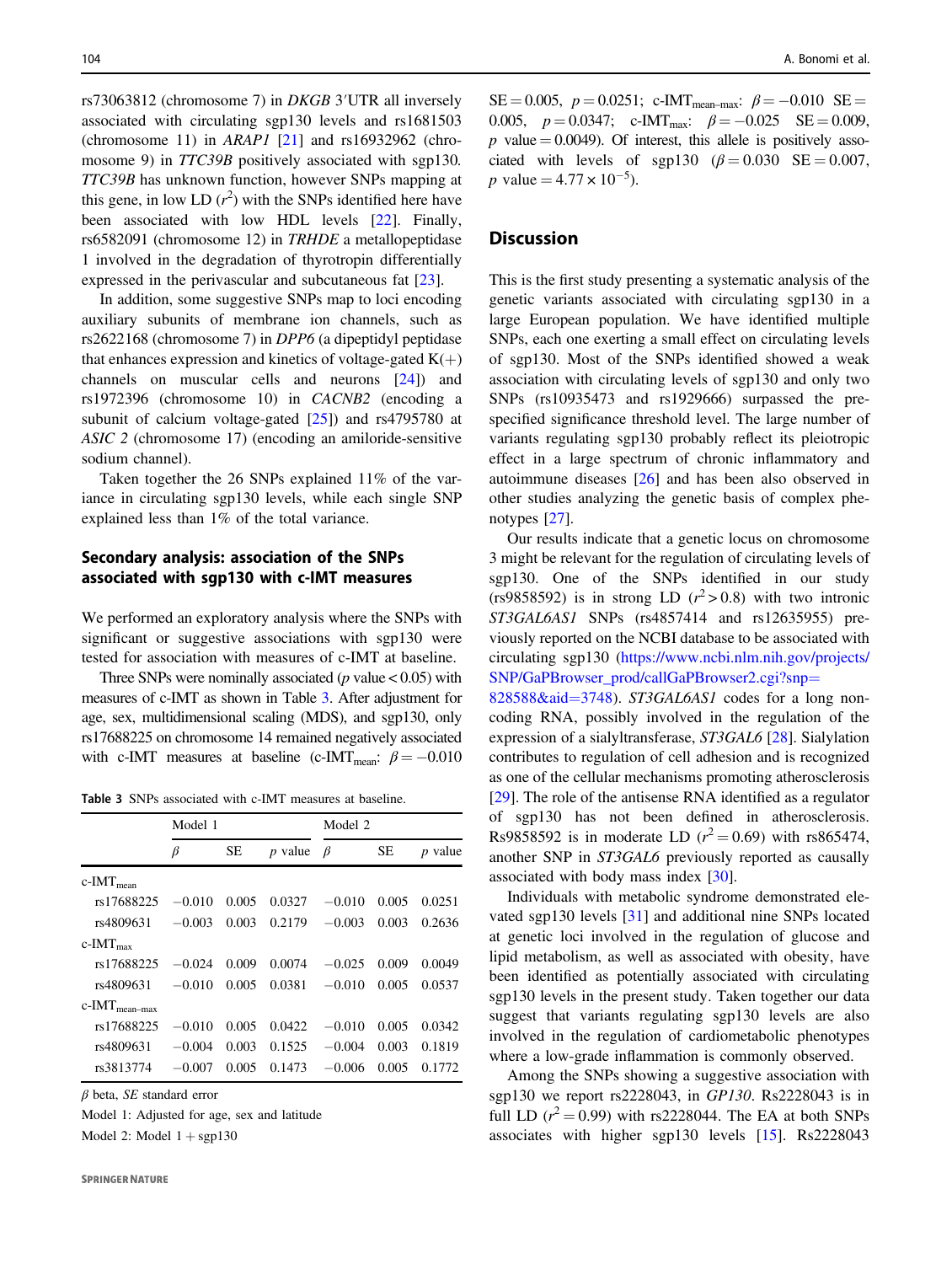introduces a Leu397Val amino acid substitution in exon 10 while rs2228044 introduces a Gly148Arg amino acid substitution in exon 5, both in the extracellular part of the protein which is formed by six fibronectin-type III-like domains [\[32](#page-8-0)] [\(https://www.uniprot.org/uniprot/P40189](https://www.uniprot.org/uniprot/P40189)). Exon 5 belongs to the second fibronectin-type III-like domain, a region contributing to regulate the efficiency of the binding to circulating cytokine  $[33, 34]$  $[33, 34]$  $[33, 34]$ ; while exon 10, is proximal to the gp130 transmembrane region and necessary for an effective gp130 signal transduction [\[35](#page-8-0)]. The mechanisms underlying the association of these genetic variants with circulating sgp130 are unknown and deserve further investigations. However, one might speculate that these mutations may change the conformation and/or stability of the extracellular domain and by doing so they may favor the shedding of the membrane-bound gp130.

Another group of SNPs possibly associated with sgp130 map at loci encoding regulatory subunits of voltage-gated channels previously associated with the risk of cardiac arrhythmias [\[36](#page-8-0)–[38](#page-8-0)], neurodegenerative [\[39](#page-8-0)] and psychiatric disorders [\[40](#page-8-0), [41](#page-8-0)], and telomere length [\[42](#page-8-0)]. Functional studies have indicated that a cross-talk between the IL6 signaling and voltage-gated channels participates in the regulation of nociception in response to trauma or inflammatory disease [\[43](#page-8-0)] such as rheumatoid arthritis [\[44](#page-8-0)].

In our secondary analyses we have identified one SNP associated negatively with c-IMT measures at baseline and positively with levels of sgp130. The candidate gene at this locus is unclear. The opposite direction of these associations is consistent with a protective effect of sgp130 in atherosclerosis, which has previously been demonstrated: high levels of sgp130 exert a protective effect on the atherosclerotic process as shown by data obtained in a mouse experimental model of atherosclerosis where treatment with recombinant sgp130 was associated with regression of atherosclerotic lesions [\[10](#page-7-0)].

This study has several limitations. It is an observational study and as such we cannot provide insights on the mechanisms underlying the observed associations, nor can the causality of sgp130 on atherosclerosis be assessed. The IMPROVE is a multicentre study where study participants had high risk for CV events, which hampers the generalization of our results to the general population. The important strengths of the current study are the use of standardized methods across the recruitment sites and genetic data with prior probability of associations with cardiometabolic, immune, or inflammatory conditions.

In conclusion, we report here the first systematic investigation of the genetic variants associated with circulating levels of sgp130, the natural antagonist of the IL6 transsignaling. Our results indicate that multiple genetic loci participate in the regulation of sgp130 levels, some possibly overlap with those regulating c-IMT measures and highlight a number of cardiometabolic pathways in which sgp130 might participate. This study suggests that investigation of the causality of sgp130 in atherosclerosis would be of value, as this is a prerequisite for identifying novel molecular drug targets.

### Materials/subjects and methods

### Study population

The IMPROVE study is a European multicentre, longitudinal, observational study, fully described elsewhere [\[45](#page-8-0)]. Briefly, from March 2004 to April 2005 seven different centers in five European Countries (Italy, France, The Netherlands, Sweden, and Finland) recruited 3711 study participants (age 54–79 years) with at least three vascular risk factors [i.e., men, women at least 5 years after menopause, dyslipidemia, hypertension, diabetes, smoking, and family history of CV disease] but without diagnosed CV and/or cerebrovascular disease. At enrollment, study participants filled in an extensive questionnaire on medical history, life style habits, CV risk factors, co-morbidities, current, and past medications and underwent a medical assessment where anthropometric measures and blood pressure were measured and recorded. Smoking was defined as current smoking. Hypertension was defined as selfreported and/or diastolic blood pressure (DBP)  $\geq$  90 mmHg and/or systolic blood pressure (SBP)  $\geq 140$  mmHg and/or treatment with antihypertensive drugs; diabetes was defined as self-reported and/or blood glucose level  $\geq$  7 mmol/L and/ or treatment with insulin or oral hypoglycaemic drugs. Hypercholesterolemia was defined as LDL cholesterol ≥ 4.13 mmol/L and/or treatment with cholesterol lowering drugs.

Blood samples were collected after an overnight fast and stored at −80 °C until analysis.

A detail description of the protocol, the validation and the precision of carotid ultrasound measurements has been reported elsewhere [\[45](#page-8-0)–[47\]](#page-8-0). Ultrasonographic measures of the carotid arteries were recorded at baseline by measuring four consecutive segments at the far wall of from each carotid artery. Data from the eight segments in each patient were averaged to estimate the c-IMT<sub>mean</sub>, c-IMT<sub>max</sub>, and c-IMT<sub>mean-max</sub>. Data are expressed in mm.

# Selection of SNPs, genotyping, and quality control procedure

Genomic DNA from IMPROVE study participants was genotyped with two genotyping arrays, the CardioMetaboChip 200k and the ImmunoChip, each one containing  $\sim$ 200,000 genetic variants [[48](#page-8-0), [49\]](#page-8-0). The CardioMetaboChip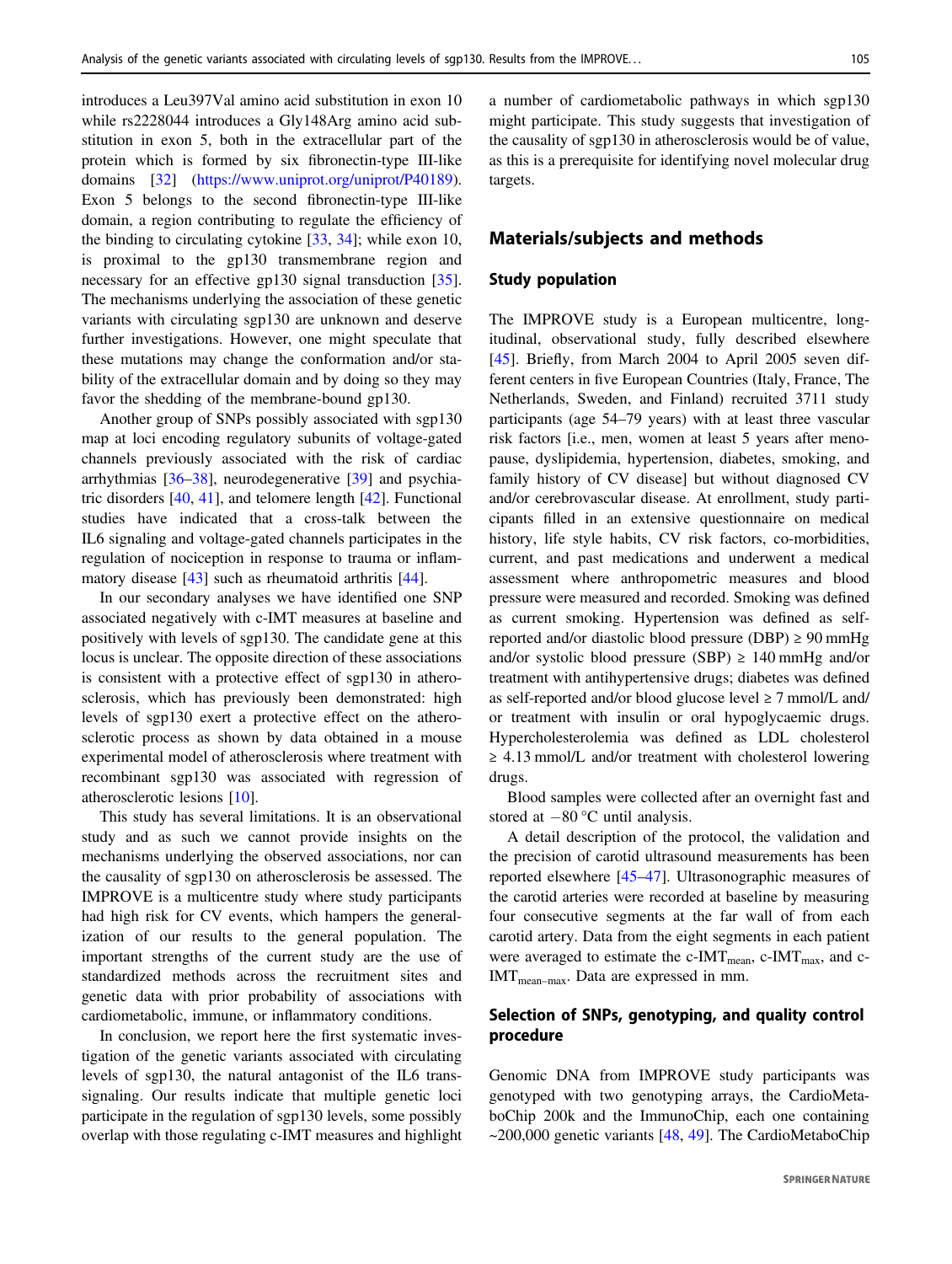200 K is a custom Illumina iSelect genotyping array including genetic variants mapping in genetic regions identified in genome-wide association (GWA) studies as potentially relevant for cardiometabolic diseases [\[49](#page-8-0)]. The Immonochip is a custom Illumina Infinium HD array designed to densely genotype immune-mediated diseases using loci identified by GWA studies [[48\]](#page-8-0).

Standard quality control procedures for genetic data were conducted on the individual genotyping chip as well as the combined dataset. MDS components were calculated using PLINK v1.07 [[50\]](#page-8-0) to identify possible non-European ethnicity and to enable adjustment for population structure. Three MSD components were found to be informative (MSD1, MSD2, and MSD3). One-hundred and eleven study participants did not have genotype data. SNPs were excluded if deviation from Hardy–Weinberg equilibrium  $(p < 0.0000001)$ , call rate <95% or minor allele frequency (MAF) <1% was detected. Subjects were excluded due to cryptic relatedness, ambiguous sex or if they were identified as outliers by MDS analysis  $(n = 86)$ . After exclusions, a total of 360,842 SNPs and 3439 study participants were available for genetic analysis. Supplementary Fig. I summarizes the exclusion criteria applied in the present study and the total number of study participants included in the analysis.

#### Sgp130 measurement

Serum samples were missing for 67 subjects. Serum levels of sgp130 were measured by the Human sgp130 DuoSet ELISA development kit (#DY228) provided by R&D Systems® (R&D systems Minneapolis, MN, USA) using a protocol previously reported [[51\]](#page-8-0).

#### Statistical analysis

Continuous variables with a normal distribution are presented as mean  $\pm$  SD while variables with a skewed distribution are presented as median and interquartile ranges. Categorical data are presented as  $n$  (%). Baseline characteristics of the study participants were reported according to sgp130 serum quartiles: quartile boundaries (ng/ml) Q1: ≤452; Q2: >452 to ≤566; Q3: >566 to ≤705; Q4: >705.5.

Sgp130 serum levels (ng/ml) were not normally distributed therefore they were log transformed for the genetic association analysis. All genetic variants present in the combined CardioMetabo-Immuno chip were tested for association with log transformed serum sgp130 levels using a linear regression analysis under the assumption of an additive model of inheritance. A p value ≤  $1 \times 10^{-5}$  was chosen as the a priori significance threshold. A suggestive association threshold was defined as p value >  $1 \times 10^{-5} \le$  $1 \times 10^{-4}$ . Two SNP pairs showed a high pairwise LD ( $r^2$  ≥ 0.8), rs9898140/rs4795780, and rs12884892/rs12886000,

therefore only one SNP in the pair is reported in the analysis. Results are reported as beta  $(\beta)$  and standard error (SE) after adjustment for age, gender, and population structure (using MDS1, MDS2, and MDS3). MDS1 is highly correlated with latitude  $(r = 0.92, p < 0.0001)$ . The variance in sgp130 levels explained by each SNP was estimated by partial  $r^2$ , while the total variance explained by all the identified SNPs was estimated by  $r^2$ .

The potential effect of SNP genotype on tissue expression (eQTL) of genes is reported from data published on the GTEx (<https://gtexportal.org/home/>) [\[52](#page-8-0)].

In a secondary analysis, we attempted to investigate if SNPs potentially relevant in the regulation of circulating sgp130 levels were associated with log transformed c-IMT baseline measures using the general linear model. We used two different models: model 1 adjusted for age, sex, and MDS1-3 and model 2 as per model 1, with addition of sgp130 as covariate. Results are reported as  $\beta$  and SE.

Standard epidemiological analyses were performed using SAS version 9.4 (SAS Institute, Cary, NC). Genetic association analysis was performed using Plink v1.07 [[50\]](#page-8-0).

Acknowledgements The authors wish to express their deep and sincere appreciation to all members of the IMPROVE group for their time and extraordinary commitment.

IMPROVE study group C. R. Sirtori<sup>11</sup>, S. Castelnuovo<sup>11</sup>, L. Calabresi<sup>11</sup>, M. Amato<sup>1</sup>, B. Frigerio<sup>1</sup>, A. Ravani<sup>1</sup>, D. Sansaro<sup>1</sup>, D. Coggi<sup>1</sup>, C. C. Tedesco<sup>1</sup>, P. Eriksson<sup>12</sup>, A. Silveira<sup>12</sup>, F. Laguzzi<sup>13</sup>, J. Cooper<sup>14</sup>, J. Acharya<sup>14</sup>, K. Huttunen<sup>15</sup>, E. Rauramaa<sup>15</sup>, H. Pekkarinen<sup>15</sup>, I. M. Penttila<sup>15</sup>, J. Törrönen<sup>15</sup>, R. Rauramaa<sup>15</sup>, A. I. van Gessel<sup>16,17</sup>, A. M. van Roon<sup>16,17</sup>, G. C. Teune<sup>16,17</sup>, W. D. Kuipers<sup>16,17</sup>, M. Bruin<sup>16,17</sup>, A. Nicolai<sup>16,17</sup>, P. Haarsma-Jorritsma<sup>16,17</sup>, D. J. Mulder<sup>16,17</sup>, H. J. G. Bilo<sup>16,17</sup>, G. H. Smeets<sup>16,17</sup>, J. L. Beaudeux<sup>9</sup>, J. F. Kahn<sup>9</sup>, V. Carreau<sup>9</sup>, A. Kontush<sup>9</sup>, J. Karppi<sup>18</sup>, T. Nurmi<sup>18</sup>, K. Nyyssönen<sup>18</sup>, R. Salonen<sup>18</sup>, T. P. Tuomainen<sup>18</sup>, J. Tuomainen<sup>18</sup>, J. Kauhanen<sup>18</sup>, S. Kurl<sup>18</sup>, G. Vaudo<sup>19</sup>, A. Alaeddin<sup>19</sup>, D. Siepi<sup>19</sup>, G. Lupattelli<sup>19</sup>, E. Mannarino<sup>19</sup>

11Dipartimento di Scienze Farmacologiche e Biomolecolari, Università di Milano, Milan, Italy; 12Department of Medicine, Cardiovascular Medicine Unit, Karolinska Institutet and Karolinska University Hospital Solna, Stockholm, Sweden; 13Unit of Cardiovascular and Nutritional Epidemiology, Institute of Environmental Medicine, Karolinska Institutet, Stockholm, Sweden; 14Department of Medicine, Rayne Institute, University College of London, London, UK; 15Foundation for Research in Health Exercise and Nutrition, Kuopio Research Institute of Exercise Medicine, Kuopio, Finland; 16Department of Medicine, University Medical Center Groningen, Groningen, The Netherlands; <sup>17</sup>Department of Medicine, Isala Clinics Zwolle, Zwolle, The Netherlands; <sup>18</sup>Institute of Public Health and Clinical Nutrition, University of Eastern Finland, Kuopio Campus, Kuopio, Finland; <sup>19</sup>Internal Medicine, Angiology and Arteriosclerosis Diseases, Department of Clinical and Experimental Medicine, University of Perugia, Perugia, Italy

Funding This study was supported by the European Commission (Contract number: QLG1- CT- 2002- 00896) (to ET, DB, AH, SEH, RR, UdeF, AJS, PG, SK, EM), Ministero della Salute Ricerca Corrente, Italy (to ET, DB), the Swedish Heart-Lung Foundation, the Swedish Research Council—project 8691(to AH) and 0593 (to UdeF),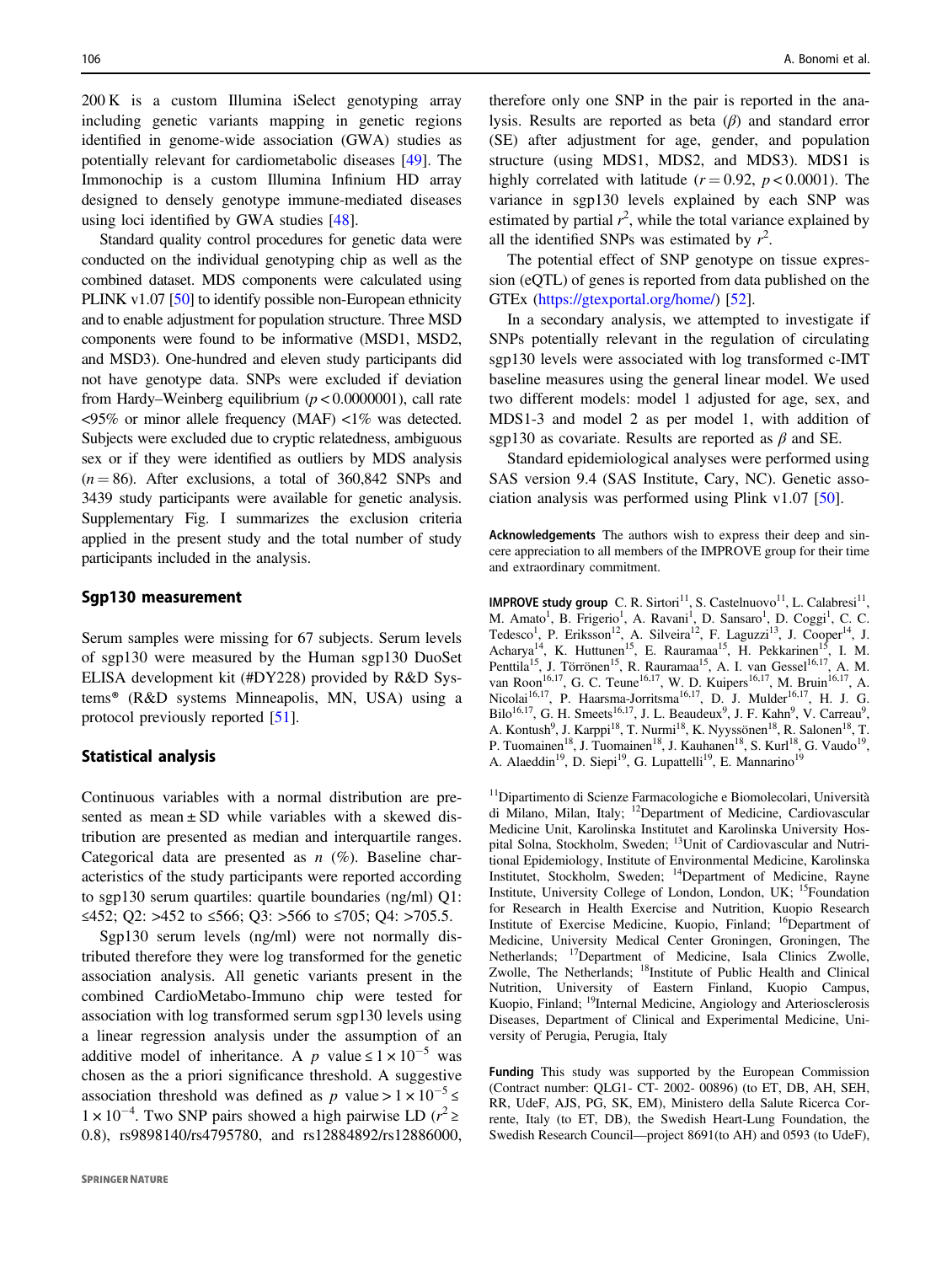<span id="page-7-0"></span>the Foundation for Strategic Research, the Stockholm County Council —project 562183 (to AH), the Foundation for Strategic Research, the Academy of Finland—Grant #110413, (to SK) and the British Heart Foundation—RG2008/008, (to SEH). None of the aforementioned funding organizations or sponsors has had a specific role in design or conduct of the study, collection, management, analysis, or interpretation of the data, or preparation, review, or approval of the paper.

#### Compliance with ethical standards

Conflict of interest The authors declare that they have no conflict of interest.

Publisher's note Springer Nature remains neutral with regard to jurisdictional claims in published maps and institutional affiliations.

Open Access This article is licensed under a Creative Commons Attribution 4.0 International License, which permits use, sharing, adaptation, distribution and reproduction in any medium or format, as long as you give appropriate credit to the original author(s) and the source, provide a link to the Creative Commons license, and indicate if changes were made. The images or other third party material in this article are included in the article's Creative Commons license, unless indicated otherwise in a credit line to the material. If material is not included in the article's Creative Commons license and your intended use is not permitted by statutory regulation or exceeds the permitted use, you will need to obtain permission directly from the copyright holder. To view a copy of this license, visit [http://creativecommons.](http://creativecommons.org/licenses/by/4.0/) [org/licenses/by/4.0/.](http://creativecommons.org/licenses/by/4.0/)

#### References

- 1. Lamertz L, Rummel F, Polz R, Baran P, Hansen S, Waetzig GH, et al. Soluble gp130 prevents interleukin-6 and interleukin-11 cluster signaling but not intracellular autocrine responses. Sci Signal. 2018;11:eaar7388.
- 2. Narazaki M, Yasukawa K, Saito T, Ohsugi Y, Fukui H, Koishihara Y, et al. Soluble forms of the interleukin-6 signal-transducing receptor component gp130 in human serum possessing a potential to inhibit signals through membrane-anchored gp130. Blood. 1993;82:1120–6.
- 3. Wolf J, Waetzig GH, Chalaris A, Reinheimer TM, Wege H, Rose-John S, et al. Different soluble forms of the interleukin-6 family signal transducer gp130 fine-tune the blockade of interleukin-6 trans-signaling. J Biol Chem. 2016;291:16186–96.
- 4. Tanaka M, Kishimura M, Ozaki S, Osakada F, Hashimoto H, Okubo M, et al. Cloning of novel soluble gp130 and detection of its neutralizing autoantibodies in rheumatoid arthritis. J Clin Investig. 2000;106:137–44.
- 5. Sommer J, Garbers C, Wolf J, Trad A, Moll JM, Sack M, et al. Alternative intronic polyadenylation generates the interleukin-6 transsignaling inhibitor sgp130-E10. J Biol Chem. 2014;289:22140–50.
- 6. Diamant M, Rieneck K, Mechti N, Zhang XG, Svenson M, Bendtzen K, et al. Cloning and expression of an alternatively spliced mRNA encoding a soluble form of the human interleukin-6 signal transducer gp130. FEBS Lett. 1997;412:379–84.
- 7. Jostock T, Mullberg J, Ozbek S, Atreya R, Blinn G, Voltz N, et al. Soluble gp130 is the natural inhibitor of soluble interleukin-6 receptor transsignaling responses. Eur J Biochem. 2001;268:160–7.
- 8. Scheller J, Rose-John S. The interleukin 6 pathway and atherosclerosis. Lancet. 2012;380:338.
- 9. Rose-John S. The soluble interleukin 6 receptor: advanced therapeutic options in inflammation. Clin Pharmacol Ther. 2017;102:591–8.
- 10. Schuett H, Oestreich R, Waetzig GH, Annema W, Luchtefeld M, Hillmer A, et al. Transsignaling of interleukin-6 crucially contributes to atherosclerosis in mice. Arterioscler Thromb Vasc Biol. 2012;32:281–90.
- 11. Lokau J, Nitz R, Agthe M, Monhasery N, Aparicio-Siegmund S, Schumacher N, et al. Proteolytic cleavage governs interleukin-11 trans-signaling. Cell Rep. 2016;14:1761–73.
- 12. Ridker PM, Everett BM, Thuren T, MacFadyen JG, Chang WH, Ballantyne C, et al. Antiinflammatory therapy with canakinumab for atherosclerotic disease. N Engl J Med. 2017;377:1119–31.
- 13. Interleukin-6 Receptor Mendelian Randomisation Analysis C, Swerdlow DI, Holmes MV, Kuchenbaecker KB, Engmann JE, Shah T, et al. The interleukin-6 receptor as a target for prevention of coronary heart disease: a mendelian randomisation analysis. Lancet. 2012;379:1214–24.
- 14. Ziegler L, Gajulapuri A, Frumento P, Bonomi A, Wallen H, de Faire U, et al. Interleukin 6 trans-signalling and risk of future cardiovascular events. Cardiovasc Res. 2019;115:213–21.
- 15. Wonnerth A, Katsaros KM, Krychtiuk KA, Speidl WS, Kaun C, Thaler K, et al. Glycoprotein 130 polymorphism predicts soluble glycoprotein 130 levels. Metabolism. 2014;63:647–53.
- 16. Benrick A, Jirholt P, Wernstedt I, Gustafsson M, Scheller J, Eriksson AL, et al. A non-conservative polymorphism in the IL-6 signal transducer (IL6ST)/gp130 is associated with myocardial infarction in a hypertensive population. Regul Pept. 2008;146:189–96.
- 17. Franke A, McGovern DP, Barrett JC, Wang K, Radford-Smith GL, Ahmad T, et al. Genome-wide meta-analysis increases to 71 the number of confirmed Crohn's disease susceptibility loci. Nat Genet. 2010;42:1118–25.
- 18. Sleiman PM, Flory J, Imielinski M, Bradfield JP, Annaiah K, Willis-Owen SA, et al. Variants of DENND1B associated with asthma in children. N Engl J Med. 2010;362:36–44.
- 19. Christoffersen M, Frikke-Schmidt R, Nordestgaard BG, Tybjaerg-Hansen A. Genetic variation in WRN and ischemic stroke: General population studies and meta-analyses. Exp Gerontol. 2017;89:69–77.
- 20. Musille PM, Pathak M, Lauer JL, Hudson WH, Griffin PR, Ortlund EA. Antidiabetic phospholipid-nuclear receptor complex reveals the mechanism for phospholipid-driven gene regulation. Nat Struct Mol Biol. 2012;19:532–7.
- 21. Carrat GR, Hu M, Nguyen-Tu MS, Chabosseau P, Gaulton KJ, van de Bunt M, et al. Decreased STARD10 expression is associated with defective insulin secretion in humans and mice. Am J Hum Genet. 2017;100:238–56.
- 22. Waterworth DM, Ricketts SL, Song K, Chen L, Zhao JH, Ripatti S, et al. Genetic variants influencing circulating lipid levels and risk of coronary artery disease. Arterioscler Thromb Vasc Biol. 2010;30:2264–76.
- 23. Chatterjee TK, Aronow BJ, Tong WS, Manka D, Tang Y, Bogdanov VY, et al. Human coronary artery perivascular adipocytes overexpress genes responsible for regulating vascular morphology, inflammation, and hemostasis. Physiol Genom. 2013;45:697–709.
- 24. Soh H, Goldstein SA. I SA channel complexes include four subunits each of DPP6 and Kv4.2. J Biol Chem. 2008;283:15072–7.
- 25. Taviaux S, Williams ME, Harpold MM, Nargeot J, Lory P. Assignment of human genes for beta 2 and beta 4 subunits of voltage-dependent Ca2+ channels to chromosomes 10p12 and 2q22-q23. Hum Genet. 1997;100:151–4.
- 26. Garbers C, Rose-John S. Dissecting interleukin-6 classic- and trans-signaling in inflammation and cancer. Methods Mol Biol. 2018;1725:127–40.
- 27. Visscher PM, Wray NR, Zhang Q, Sklar P, McCarthy MI, Brown MA, et al. 10 years of GWAS discovery: biology, function, and translation. Am J Hum Genet. 2017;101:5–22.